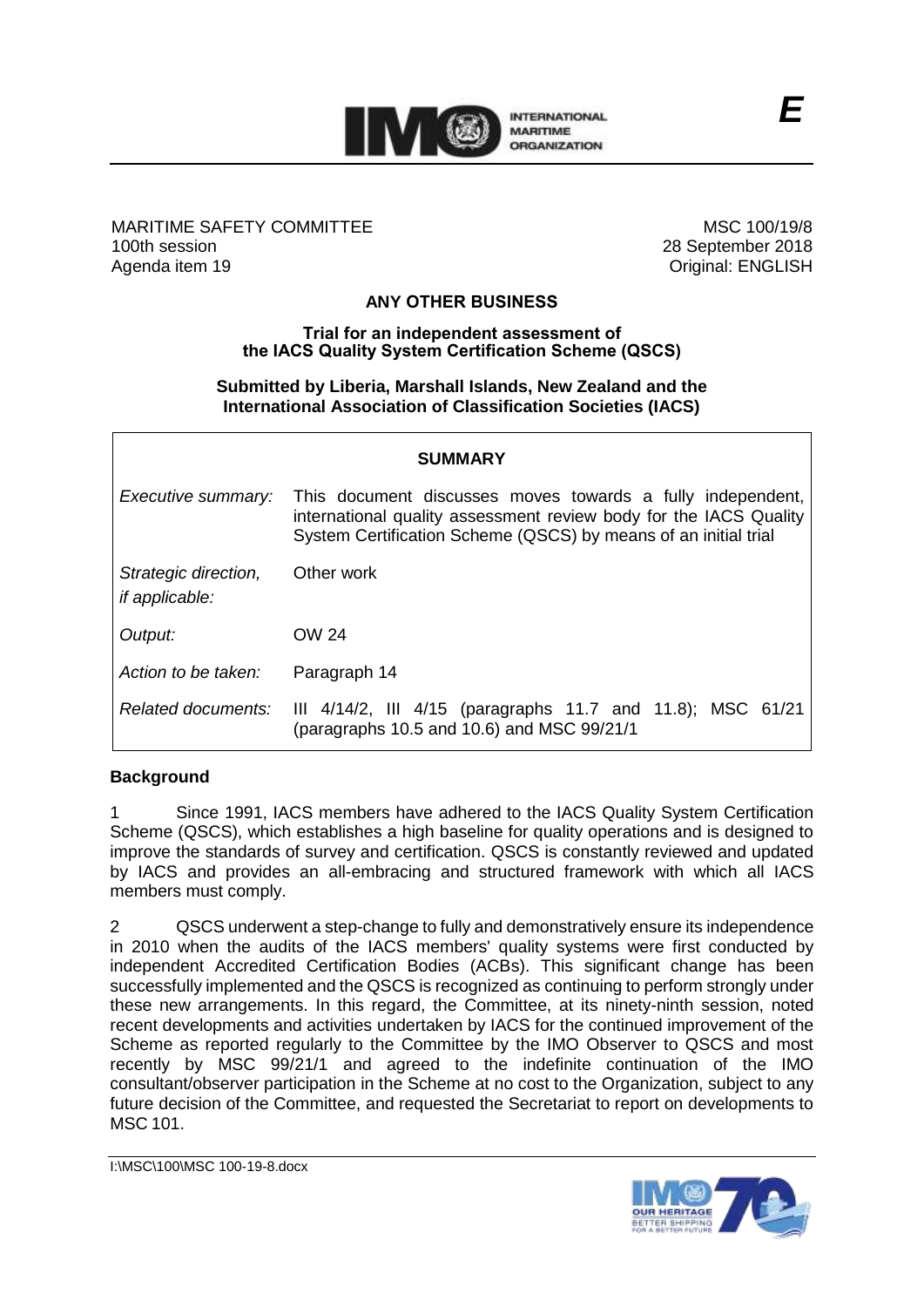#### **Introduction**

3 As part of IACS' ongoing commitment to continuous improvement in quality, IACS is investigating whether further moves towards a fully independent quality assessment review body would further strengthen maritime stakeholders' confidence in the IACS QSCS and would eventually facilitate the Member States awareness of the quality of the performance of their recognized organizations (ROs).

#### **Discussion**

4 As part of these investigations, the co-sponsors note that IACS wishes to trial the establishment of a universal, independent and international quality assessment review body, possibly under the aegis of the IMO, which would review the findings of the ACBs' audits of IACS members as well as the corresponding corrective action plans.

5 This proposed International Quality Assessment Review Body (IQARB), an advisory and a non-decision-making body, would be tasked with independently reviewing:

- .1 the adequacy of QSCS in meeting the objectives set before ROs by IMO, flag States and industry;
- .2 the performance of ACBs against the criteria of QSCS;
- .3 the nature of non-compliances; and
- .4 the robustness and effectiveness of the agreed corrective actions that ROs will put in place to address the non-compliances that were identified during the audit by ACBs.

6 Following these reviews, the IQARB would release, into the public domain, a consolidated report of the fact related to the assessment of each IACS member and their recommendations on the development of QSCS to maintain adherence to the set objectives. These statements of fact and recommendations would therefore be available to any third party that seeks further independent corroboration that the certification process of IACS members, as undertaken by the independent ACBs, has been assessed competently, separately and independently by IQARB. The role of the IQARB is shown in diagrammatic form in the annex to this document.

7 For IQARB to be able to make an effective and informed review, it is proposed that it be composed of suitably qualified individuals from maritime authorities, the IMO Secretariat and industry bodies including those from the insurance industry, shipowners and shipbuilders. For the sake of efficiency and effectiveness, the number of IQARB members will be limited during this trial period. Initially, invitations to serve on the IQARB will be extended by the IQARB Chair. It is intended that membership of the IQARB will be such that it facilitates the representation of the views and interests of the stakeholders having a particular interest in the work of classification societies and ROs, with due consideration to having representation from all major geographic areas of the world.

8 IQARB, would be governed by its own self-developed protocol that covers the necessary administrative and procedural matters necessary for the smooth functioning of the body.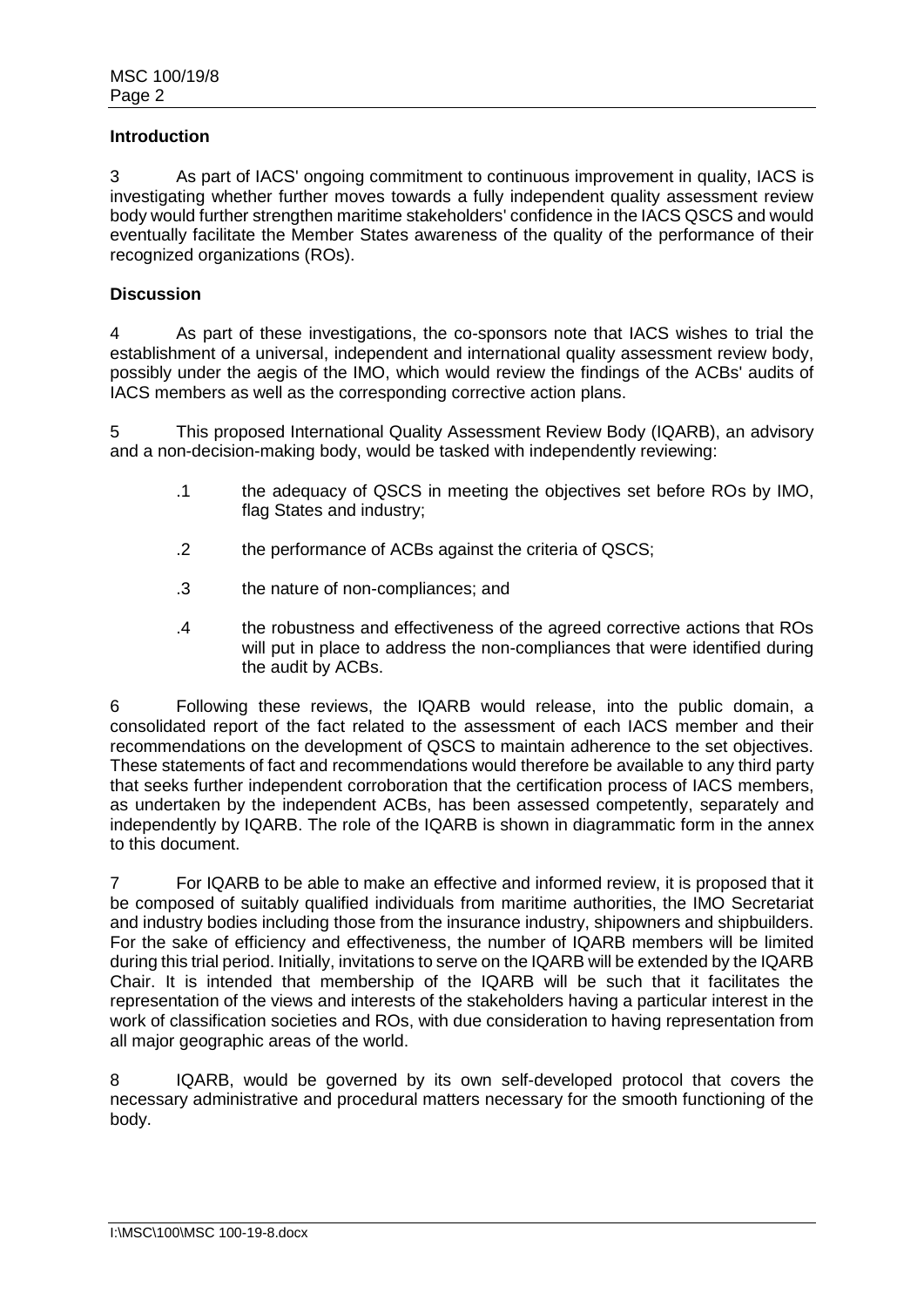9 It is envisaged that the IQARB agenda would allow for detailed discussions on the audit outcomes of individual IACS members, a report on the overarching process from the IMO Observer to QSCS, an update from the IACS Quality Committee Chairman on developments to QSCS itself and the opportunity for the IQARB members to discuss how the body could further develop going forward.

10 During this trial period, the co-sponsors understand that IACS would provide the secretariat function to IQARB and the funding for the IQARB member's travel and expenses. There would be no financial implications on the regular budget of the Organization.

11 Once the trial phase is completed, it is proposed that this body provide a report on the experience gained to date and make recommendations on how the system could further evolve. A document describing the experience gained and any suggested developments will be submitted to a later session of the Committee.

12 The attention of the Committee is drawn to document III 4/14/2 (IACS) that discussed the development of a Recognized Organization Oversight Programme (ROOP). Noting the outcome of the discussion at III 4 (III 4/15, paragraphs 11.7 and 11.8), the co-sponsors recognize that subsequently, legitimate concerns were raised to the effect that for any such initiative to be successful, transparency in the assessment of the IACS members' quality certification process is necessary. As in the descriptions of IQARB in the above, especially in paragraphs 5 and 9, the co-sponsors consider that IQARB will meet these concerns.

# **Proposal**

13 Recalling the decision of the Committee, at its sixty-first session (MSC 61/21, paragraphs 10.5 and 10.6), the co-sponsors propose that the Committee endorse the active participation of the IMO Secretariat in the trial phase and the hosting of IQARB meetings by IMO.

### **Action requested of the Committee**

14 The Committee is invited to note the information provided and to decide as appropriate, in particular, on the proposal in paragraph 13.

\*\*\*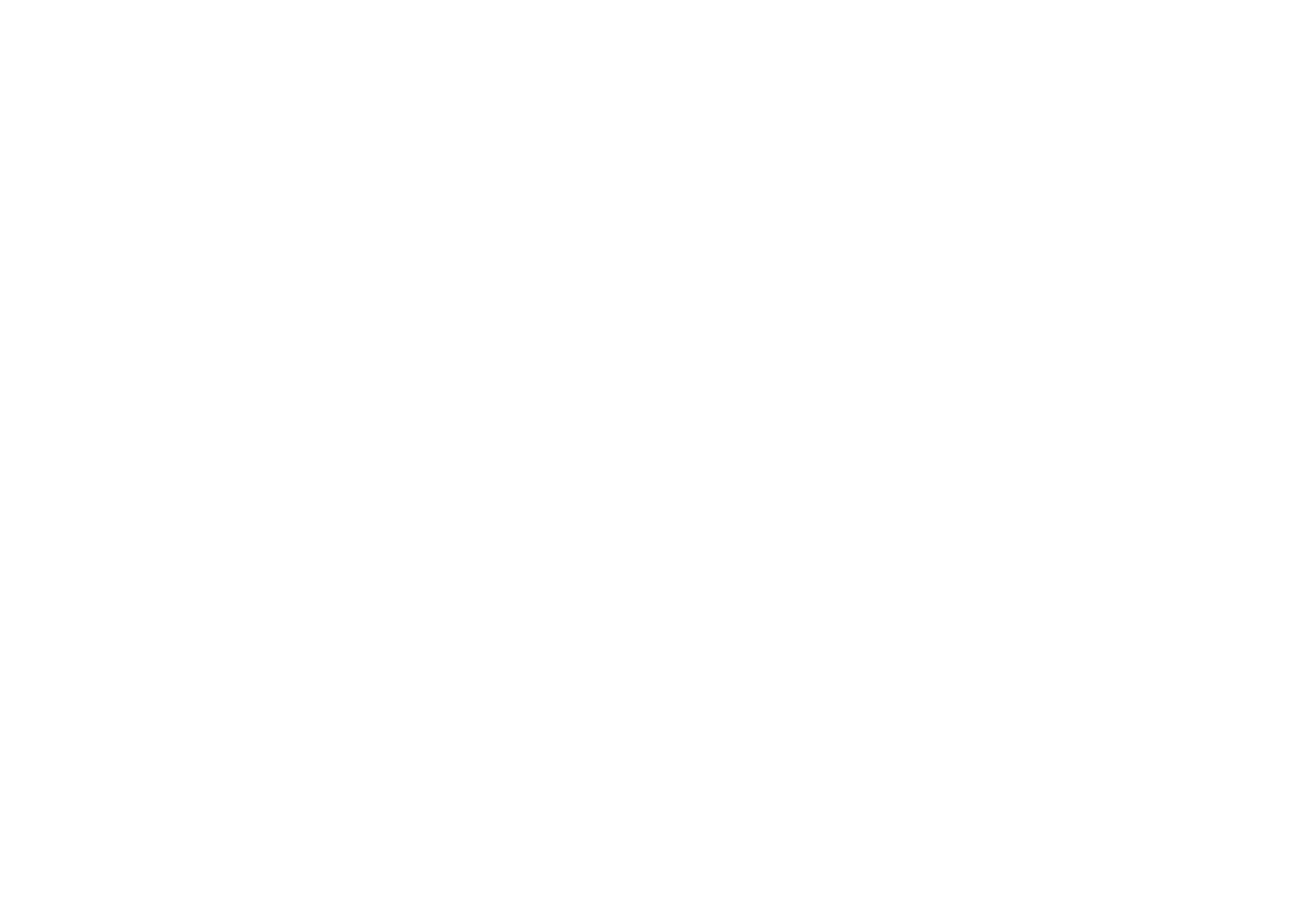#### **ANNEX**

## **INDEPENDENT AUDIT/OVERSIGHT FRAMEWORK**